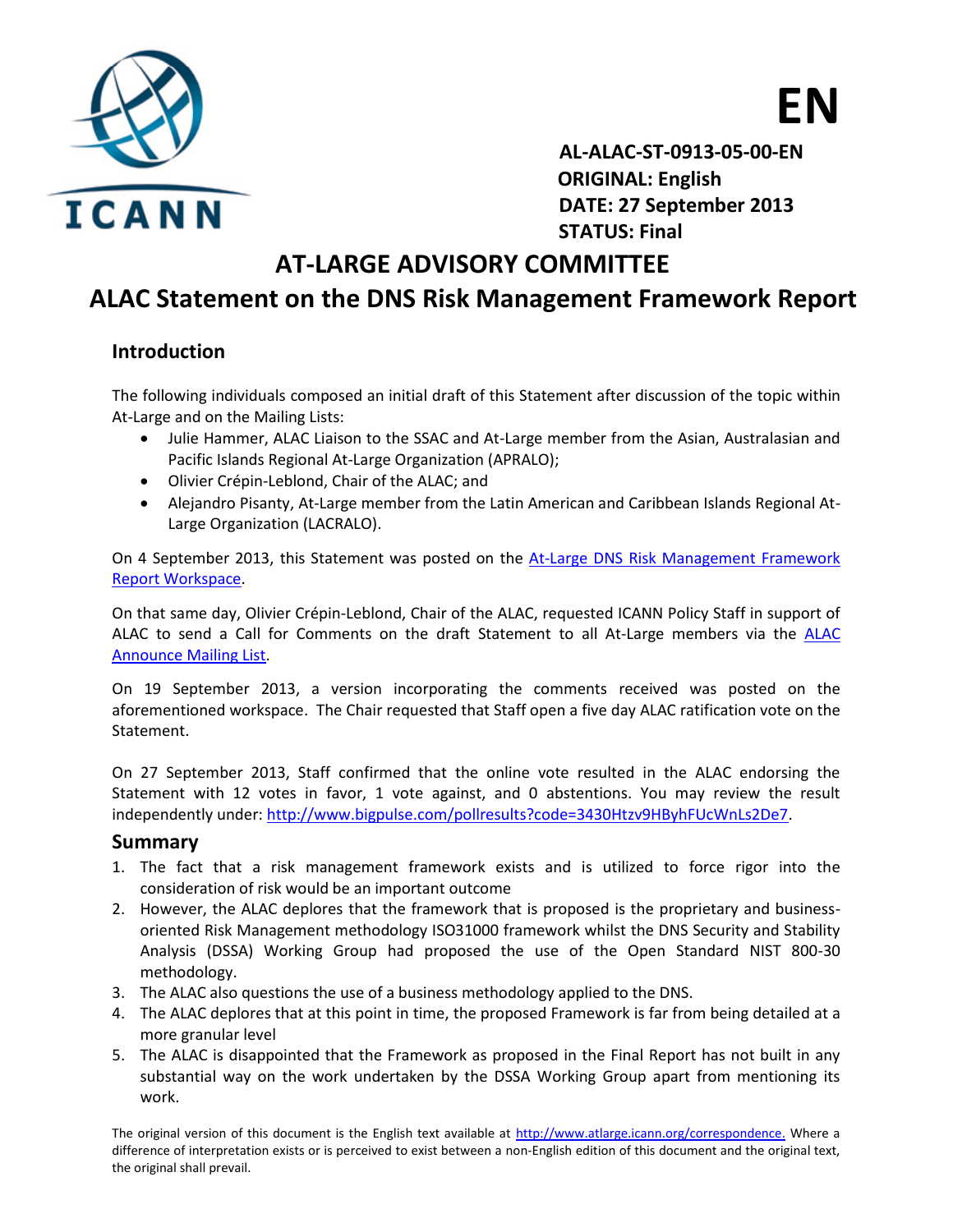# **ALAC Statement on the DNS Risk Management Framework Report**

The ALAC has considered the Final Report submitted by Westlake Governance on an ICANN DNS Risk Management Framework and offers the following comments. The report provides a framework at a relatively high level, that draws on and combines several other frameworks (Mikes and Kaplan, Capability Maturity Model, ISO31000) and tailors them to some degree to the ICANN context of DNS risk. While it may be highly open to debate whether the proposed framework is optimal for ICANN, and individuals will have very different views based on their own experience of risk management and their place within the ICANN Community, to some extent the fact that a risk management framework exists and is utilized to force rigor into the consideration of risk would be an important outcome.

However, the ALAC deplores that the framework that is proposed is the proprietary and businessoriented Risk Management methodology ISO31000 framework whilst the DNS Security and Stability Analysis (DSSA) Working Group had proposed the use of the Open Standard NIST 800-30 methodology. The use of a proprietary methodology effectively locks ICANN into a methodology from a vendor requiring licensing, which is likely to preclude the use of the methodology for other purposes by the community. The DSSA had specifically chosen the NIST 800-30 methodology to allow the freedom of use associated with an Open methodology.

The ALAC also questions the use of a business methodology applied to the DNS. The Westlake Report appears to mix the Risk Framework for ICANN (the organization) with the Risk Framework for the DNS which is not a single organization, entails a wide variety of actors, both controllable and uncontrollable, and is therefore a much more complex ecosystem than a typical top-down corporate environment. In fact, the Framework appears to be for the most an inward-looking Enterprise Risk Framework for ICANN. It is unknown whether the ISO31000 methodology has ever been successfully applied to an outward facing technical risk management function.

The notion of external risk associated with unknown unknowns is minimized to reflect technical risks only. In fact, the proposed DNS Expert Panel appears to be focused almost entirely on technical risks thus lacking a component of political risk such as that caused by action in Internet Governance. Whilst technical threats to the DNS cannot be understated, recent examples of unilateral actions by Nation States has shown that political threats are to be equally taken into account, yet the use of a classical business-oriented Risk Management framework does not appear to give the ability to take those into account. The report definitely falls short of fully identifying all threats to the DNS.

In fact, the Westlake report is high level. The ALAC deplores that at this point in time, the proposed Framework is far from being detailed at a more granular level. It appears that the detail of the proposed Framework contained within the report would need to be further developed by ICANN Staff, with some input from the ICANN Community, before implementation would be feasible. In particular, the establishment of the proposed Expert Panel (previously called the Risk Advisory Group in the 24 June 13 draft), as detailed in the Appendix 4 Terms of Reference, constitutes a significant new permanent volunteer resource within ICANN. The Risk Register Template (Appendix 6) and Risk Mitigation Schedule (Appendix 7) are highly simplistic, without any metrics, and require a great deal of expansion and adaptation for the assessment and mitigation of DNS risk. It is unknown whether "treatment" and "monitoring" could all be done in-house or would need external resources or collaboration. Furthermore, the estimation of resourcing required (i.e. the information on the 'what, who and when' part of the process) seems to be pitched at what is required for the maintenance of an ongoing Risk Management system, but the ALAC considers that the initial implementation would need a much more